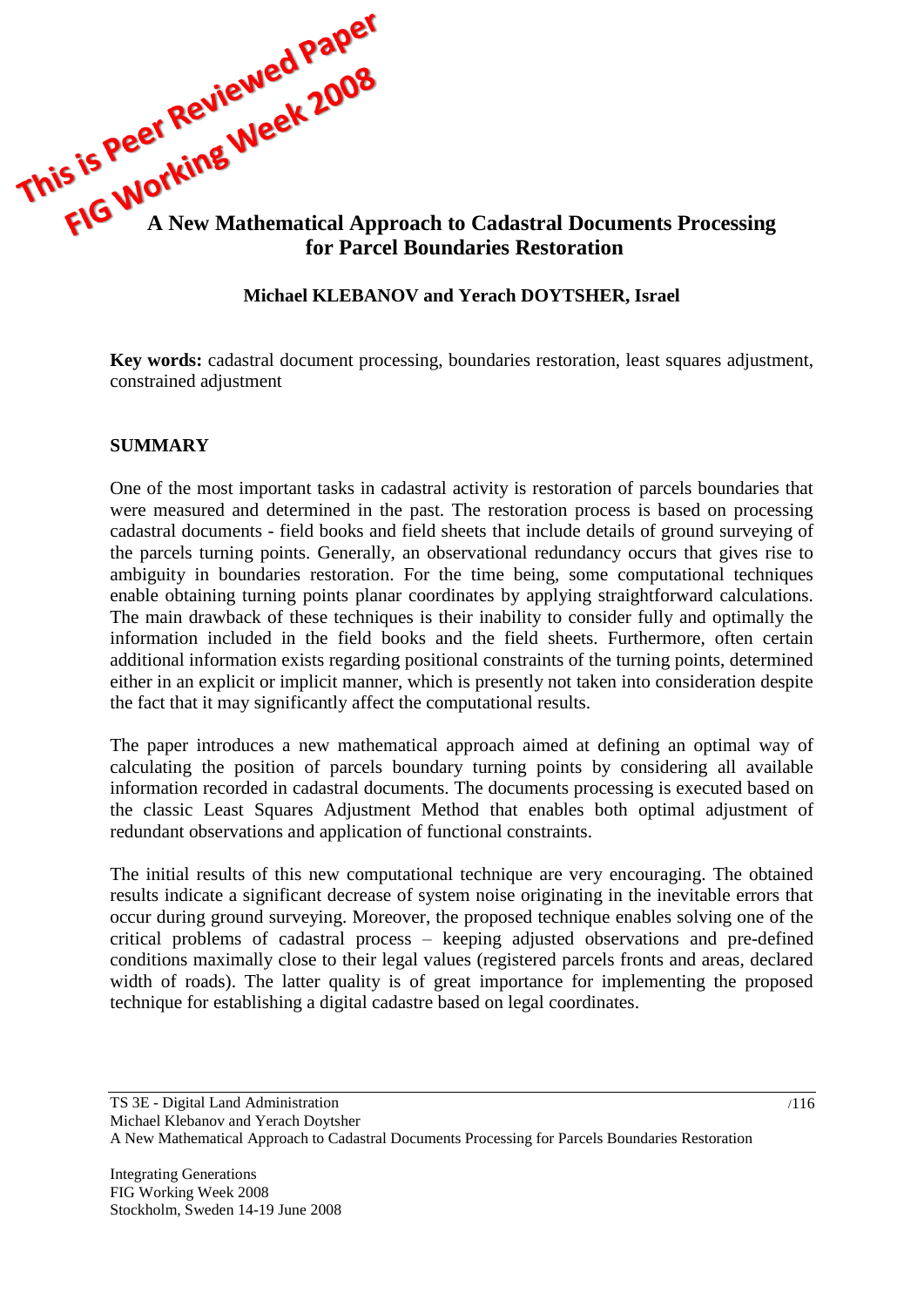# **A New Mathematical Approach to Cadastral Documents Processing for Parcel Boundaries Restoration**

# **Michael KLEBANOV and Yerach DOYTSHER, Israel**

# **1. INTRODUCTION**

The Israeli cadastre consists of approximately 15,000 registered blocks containing about 700,000 land parcels (Gavish & Doytsher, 2002). According to the customary method of land property registration in Israel, the land parcel, as a subject of registration, has to be measured by ground surveying (Henssen, 1995). The ground surveying details are recorded in special field books, and the parcel itself is plotted on official cadastral block maps and field sheets. As a result of the registration process, the parcel's measured area and the distances measured on the ground between adjacent turning points (fronts) attain legal validity.

The customary ground surveying method in Israel during many decades of cadastral activity was the orthogonal method (Perelmuter & Steinberg, 1992). Due to its relative simplicity, the measured parcels turning points have been plotted directly on cadastral maps skipping the stage of analytical processing of the surveying results. The post factum processing during parcel boundary restoration (which may occur decades after the original surveying has been completed) often reveals numerous discrepancies. For example, differences between parcel fronts measured on the ground and calculated from coordinates, which are greater than allowed by the Surveying Regulations, or between the parcels registered and calculated areas. In such cases, some matching work is required regarding the turning points coordinates in order to achieve harmony between the different types of original cadastral information. Unfortunately, thus far the processing work and consequential matching are performed by means of approximate methods, which are very far from being optimal from a mathematical standpoint.

Therefore, a new approach to optimal processing of cadastral documents is required. The development of such a mechanism gained urgency recently due to considerable efforts made in Israel, as in many other countries, to establish a nationwide coordinated cadastre whose legal validity will be guaranteed by optimal processing of original cadastral documents.

It should be mentioned that so far most research and engineering developments were concentrated on improving digitized cadastral maps, by trying to increase the positional accuracy of parcels boundaries (Doytsher & Shmutter, 1991), or by application of geometrical constraints (Morgenstern et al., 1989, Cothren, 2005), or on proposing of alternative models (Gavish & Doytsher, 2002). Because of the complexity of original cadastral documents processing and the many ambiguities and discrepancies characterizing them, some techniques aimed at skipping this problematic stage were developed (Xiaohua Tong, 2005). The main drawback of these techniques is the difficulty to obtain results based on graphic materials (digitized maps) on one hand, and achieving juridical validity required for implementation of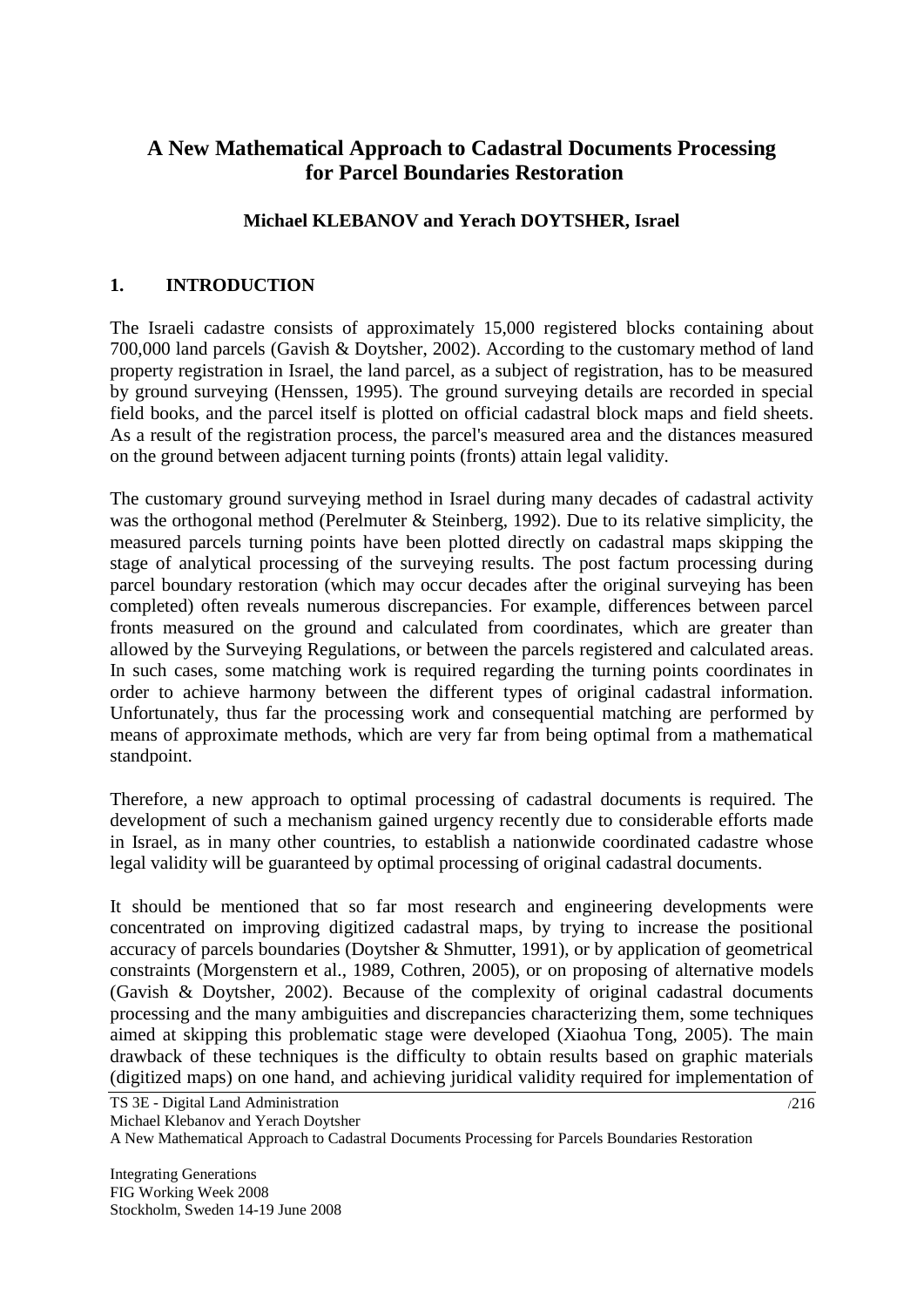a nationwide legal coordinated cadastre on the other hand. In the past few years, some new ideas have been proposed aimed at processing the original cadastral documents in an optimal manner (Fradkin & Doytsher, 2002).

The paper depicts a new mathematical approach to optimal definition of parcels turning points position considering different kinds of legal cadastral information stored both in explicit and implicit form in the original cadastral documents.

# <span id="page-2-1"></span>**2. EXISTING METHOD**

Most measurements for cadastral mapping were performed by using the chain surveying method (Kavanagh, 2000). It is based on measuring two corresponding distances – longitudinal and perpendicular to the chain survey measurement lines connecting geodetic control points [\(Figure 1\)](#page-2-0).



<span id="page-2-0"></span>Figure 1. Chain surveying method - bold lines are the surveyed parcels boundaries, 50KD, 51KD are the geodetic control points

On the basis of these pairs of distances, measured independently for defining parcels boundaries turning points or physical objects on the ground, and based on the known coordinates of geodetic control points, the coordinates of measured points are calculated as:

$$
Y_{P} = Y_{A} + a_{P} * (Y_{B} - Y_{A}) / L_{obs} + b_{P} * (X_{B} - X_{A}) / L_{obs}
$$
  
\n
$$
X_{P} = X_{A} + a_{P} * (X_{B} - X_{A}) / L_{obs} - b_{P} * (Y_{B} - Y_{A}) / L_{obs}
$$
\n(1)

where

TS 3E - Digital Land Administration Michael Klebanov and Yerach Doytsher A New Mathematical Approach to Cadastral Documents Processing for Parcels Boundaries Restoration

Integrating Generations FIG Working Week 2008 Stockholm, Sweden 14-19 June 2008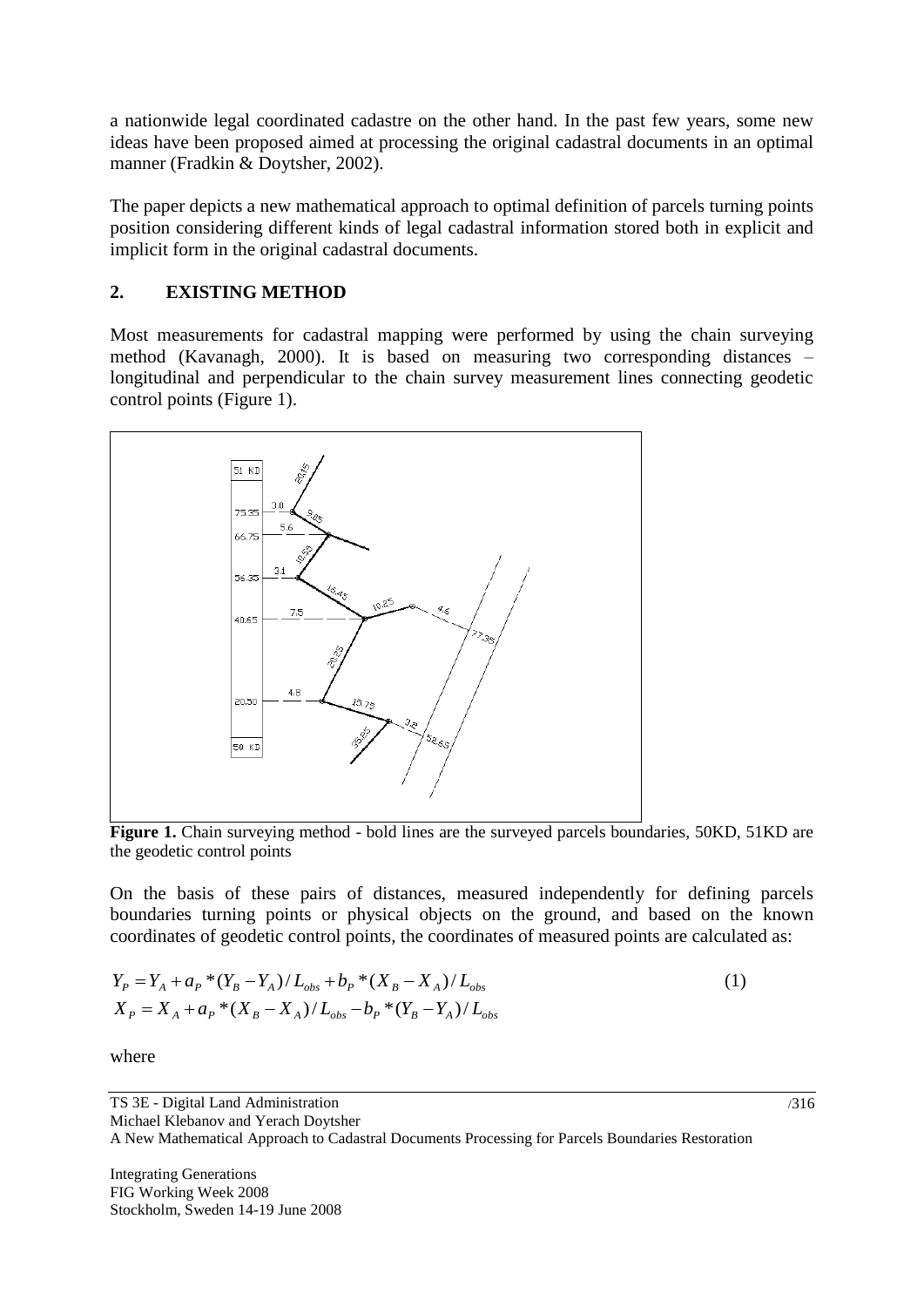$Y_p$ ,  $X_p$  - calculated coordinates of measured point *P*  $Y_A, X_A, Y_B, X_B$  - known coordinates of control points  $A, B$  $a<sub>p</sub>$  - measured distance longitudinal to chain survey measurement line  $b<sub>p</sub>$  - measured distance perpendicular to chain survey measurement line *Lobs* - observed length of measurement line (generally, different from the calculated one)

The common improvement achieved in the existing processing is the correction of distance *a* proportionally to the ratio between the length of chain survey measurement line calculated

from the known coordinates of control points and its observed length: *obs calc L*  $a' = a * \frac{L_{calc}}{I}$ . If the

consequent parcel turning points, connected by a measured front, have been measured on the same chain survey measurement line, the additional correction may be made to preserve measured front: correction of *a* according to Pythagoras theorem. No correction may be made in consequent parcels turning points, connected by a measured front, if they have been measured on different chain survey measurement lines. There is no optimal technique for considering more than two fronts connected to one point.

The calculation of single point P positional accuracy may be performed by using the error propagation formula assuming independence of observations (Anderson & Mikhail, 1998):

$$
\sigma_p^2 = \left(\frac{\partial F_p}{\partial a_p}\right)^2 \sigma_{a_p}^2 + \left(\frac{\partial F_p}{\partial b_p}\right)^2 \sigma_{b_p}^2 \tag{2}
$$

where  $F_p = F(a_p, b_p)$  according to (1) and  $\sigma_{a_p}^2$  $\sigma_{_{a_p}}{^{^2}},\,\sigma_{_{b_p}}{^{^2}}$  $\sigma_{b_p}^2$  are MSE of the distances *a* and *b* 

Based on calculated points coordinates, the calculated parcels fronts are

$$
L_{P_1P_2} = \sqrt{(Y_{P_2} - Y_{P_1})^2 + (X_{P_2} - X_{P_1})^2}
$$
\n(3)

where  $Y_{P_1}, X_{P_1}, Y_{P_2}, X_{P_2}$  - calculated coordinates of parcels turning points

Generally, the calculated values of parcels fronts differ from their measured values on the ground ("legal fronts"). In many cases, the differences even exceed the values allowed by Surveying Regulations. The existing method does not offer any optimal way of handling this discrepancy, rather than just a simple "game" with orthogonal surveying elements aimed at bringing the aforementioned differences closer to their allowed values. Naturally, the results of such a "game" cannot be optimal.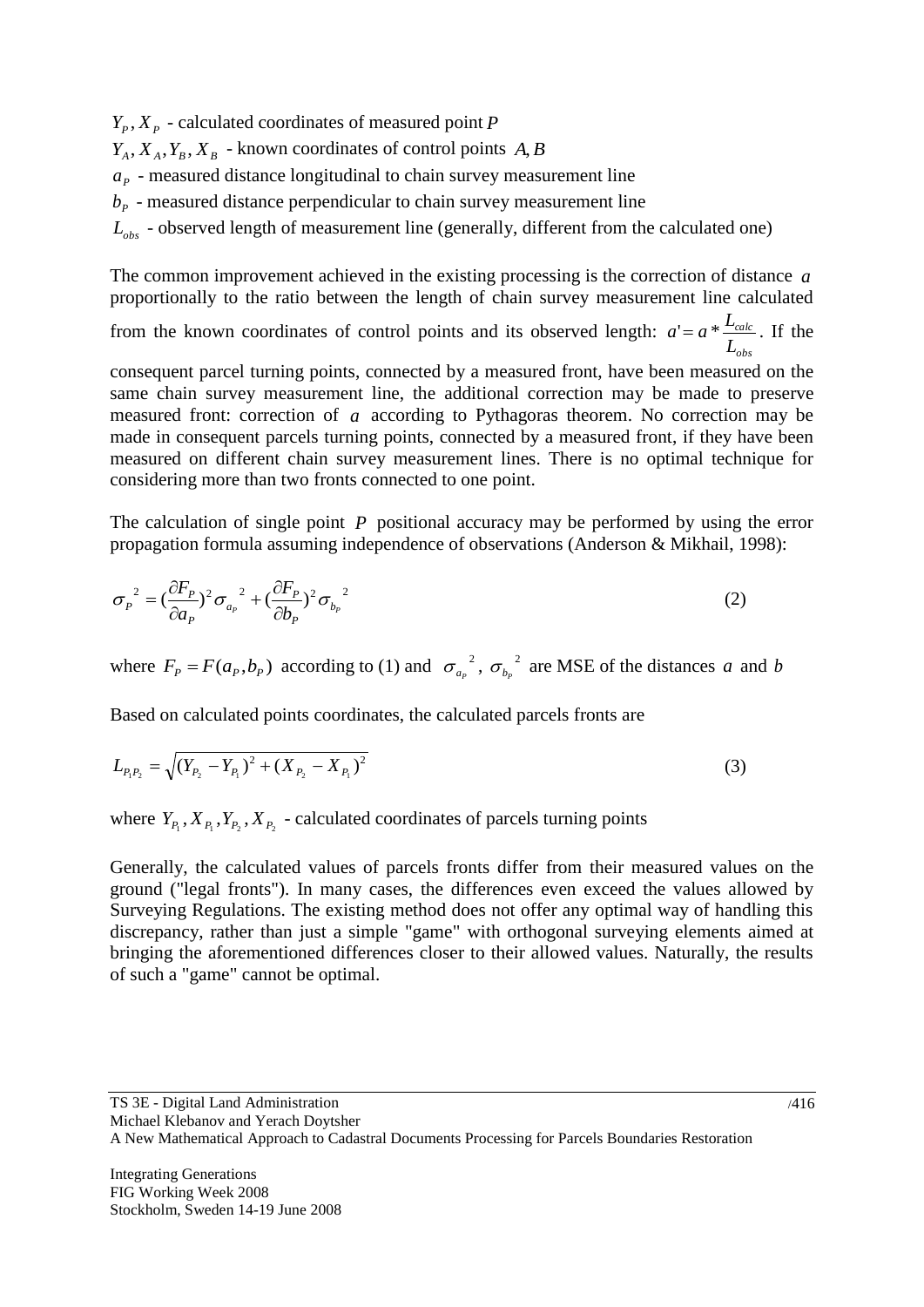# <span id="page-4-0"></span>**3. PROPOSED METHOD**

The classic processing method uses minimum information for calculation of parcels turning points coordinates. Each pair of distances measured longitudinally and perpendicularly to the chain survey measurement lines, enables finding a pair of point planar coordinates. On the other hand, parcels fronts measured on the ground independently of other observations are providing the redundant information about turning point positions. This situation obligates performing some sort of matching process aimed at adjusting the different kinds of ground observations.

The presently proposed approach to the required processing and matching is the Least Squares Adjustment model of redundant observations (see Appendix A): pairs of distances of orthogonal surveying and distances between parcels turning points (parcels fronts).

One of the most critical factors in the proposed adjustment method is the correct selection of observations weights. In order to keep more precise observations maximally unchanged at the expense of less precise ones, the observations weights have to be defined inversely to their accuracies -  $P = \Sigma^{-1}$ . Matrix  $\Sigma$  has on its main diagonal a priori variances of single observations (fronts and pairs of distances of orthogonal surveying method) and outside it zeros which express the absence of correlation between different observations. The question is - what are the actual accuracies of observations performed many decades ago? Study of this issue today is a very difficult task and deserves separate study. Having currently no better choice, we assumed that all original measurements were performed in the past meeting the requirements of Surveying Regulations valid at that time.

# <span id="page-4-1"></span>**4. CONSTRAINTS APPLICATION**

The proposed solution is based on adjustment of redundant observations. In addition to the measured data, implicit and explicit information on the relationship between the position of parcels boundaries can be used. This information is commonly referred to as functional constraints due to its mathematical form, which defines functional connections between turning points coordinates (see Appendix B). The functional constraints are divided into two main groups - geometric and cadastral. The constraints of the first group define mutual geometric positions of the points and serve for preservation of the geometric form of the parcels. The constraints of the second group define point positions and serve for preservation of legally declared values (not measured during ground surveying). The constraints of the first group are not defined explicitly (and therefore their identification is not a simple task), for example – collinearity of parcels turning points (points belonging to one line) or parallel parcels boundaries. The constraints of the second group are defined explicitly, parcels registered areas and declared width of roads - both generally differing from their calculated values based on the coordinates of the parcels boundaries.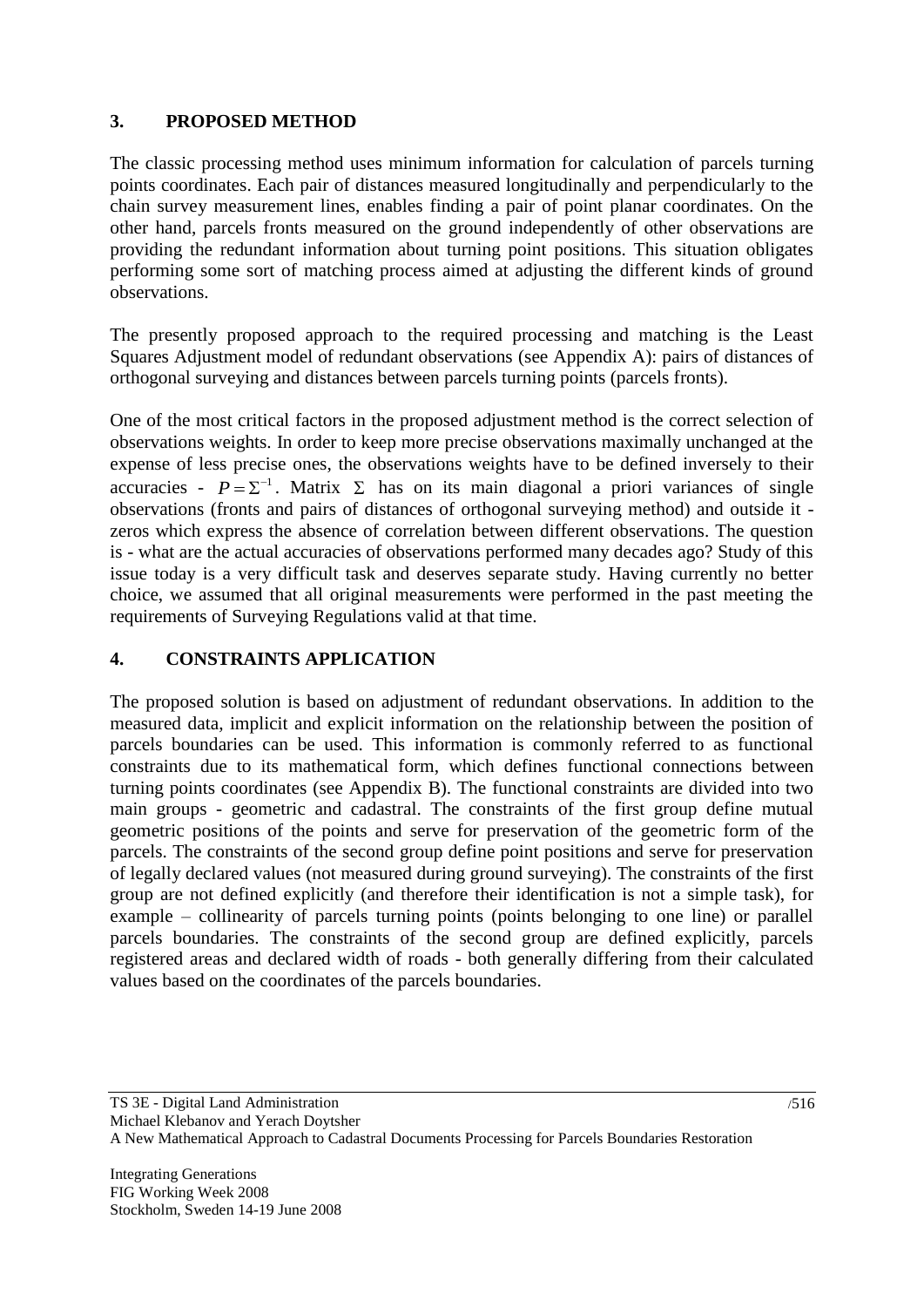### **4.1. Constraints Examples**

#### <span id="page-5-0"></span>4.1.1. Collinear Lines

Parcels segments belonging to one line are a typical example of collinear lines. The task is to calculate parcels turning points coordinates based on original cadastral documents and provide the geometrical constraint of collinearity.

The analytical formula of the straight line is:

 $X = m^*Y + n$ , where *m* is the slope and *n* is X-intercept of the line

This is a combined constraint: parcels boundaries have to be (i) parallel and (ii) intercept axis X, or any vertical line parallel to axis X, at the same point. The conditions (i) and (ii) for straight lines 1 and 2 may be expressed by:

$$
m_1 - m_2 = 0 \tag{4}
$$
  

$$
n_1 - n_2 = 0
$$

The analytical parameters *m* and *n* of segments  $P_1 - P_2$  and  $P_3 - P_4$  may be expressed as:

$$
m_1 = \frac{X_{P_2} - X_{P_1}}{Y_{P_2} - Y_{P_1}}, \ m_2 = \frac{X_{P_4} - X_{P_3}}{Y_{P_4} - Y_{P_3}}
$$
  
\n
$$
n_1 = \frac{X_{P_1} * Y_{P_2} - Y_{P_1} * X_{P_2}}{Y_{P_2} - Y_{P_1}}, \ n_2 = \frac{X_{P_3} * Y_{P_4} - Y_{P_3} * X_{P_4}}{Y_{P_4} - Y_{P_3}}
$$
\n(5)

By inserting (14) into (13), we obtain the constraints functions (9) and may continue with the adjustment process according to the model (12).

#### <span id="page-5-1"></span>4.1.2. Parallel Lines

A road parcel with two parallel opposing sides is a typical example of a constraint parallelism situation. This example may be considered as a particular case of the previous constraint when there is no common intercept point to the boundary lines, and the only condition is  $m_1 - m_2 = 0$ . Again, by inserting (14) into (13), taking into consideration only the m condition, we obtain the constraints functions (9) and may continue the adjustment process according to the model (12).

# <span id="page-5-2"></span>**4.2. Identification of Geometrical Constraints**

As mentioned previously, the identification of geometrical constraints is a difficult task due to their implicit existence form. The preliminary identification may be performed by visual analysis of the cadastral map aiming to define regions where the constraints imposition may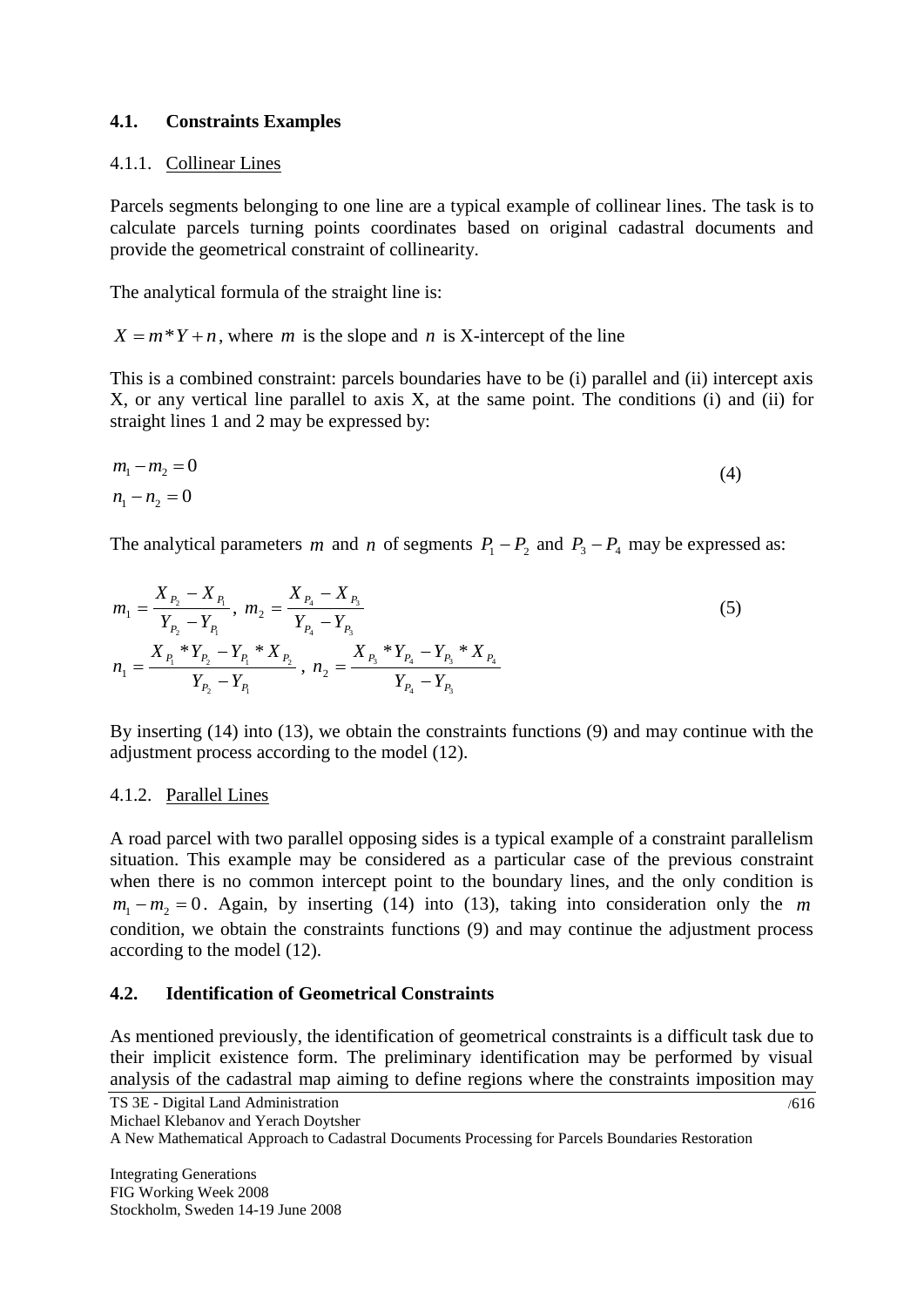take place. We propose to make a decision about the possible usage of constraints by performing the statistical  $F$  test (Hamilton, 1964, Snow, 2002). The test is performed on two sets of turning points coordinates: one set of coordinates calculated according to the proposed method without constraints and another - coordinates calculated with constraints. The test task is to define whether two sets may or may not belong statistically to one set.

During the test, the calculated F value is compared with its table value  $F_{\alpha,m,n-m}$ . The F value is calculated according to the following formula (Hamilton, 1964):

$$
F = \frac{1}{m} * (\hat{\beta}_c - \hat{\beta})^T * \sum_{\beta}^{-1} * (\hat{\beta}_c - \hat{\beta})
$$
 (6)

where

 $\hat{\beta}_c$  - turning point coordinates estimates calculated with constraints  $\hat{\beta}$  - turning point coordinates estimates calculated without constraints  $\Sigma_{\beta}$  - turning point positional variance estimates calculated without constraints

By performing the test, the null hypothesis  $H_0: \beta_c = \beta$  is checked vs. an alternative hypothesis  $H_1: \beta_c \neq \beta$ . If  $F < F_{\alpha, m, n-m}$ , the null hypothesis is accepted. In this case, it may be assumed that according to  $\alpha$  significance level, two sets may statistically be defined as one set, and therefore the constrained coordinates may be accepted. If the test fails, there is no statistical basis for concluding that the turning points coordinates satisfy the constraints conditions.

# **5. SIMULATION OF PROPOSED METHOD**

In order to be able to analyze the results and the accuracy of the proposed method, it has been tested on synthetic data that actually is a generalized chart of real situation. The simulation of the synthetic sample was composed of four parcels surrounded by geodetic control points (see [Figure 2\)](#page-7-0). Starting from "true" coordinates of the parcel turning points, all observations of the synthetic data have been calculated to simulate the chain survey measurement values fitting completely the geometry of the sample. Afterwards, these "true" observations were "spoiled" by applying a normal (Gauss) distribution error mechanism to the extent of three situations (see [Table 1\)](#page-6-0) - (1) assumed observations accuracy, (2) low observations accuracy and (3) large discrepancies between calculated and measured fronts.

| Situation |          | $\sigma_{a}$ of longitudinal $\sigma_{b}$ of perpendicular $\sigma_{b}$ |        |
|-----------|----------|-------------------------------------------------------------------------|--------|
| No.       | distance | distance                                                                | fronts |
|           | 0.08     | 0.05                                                                    | 0.05   |
|           | 0.32     | 0.20                                                                    | 0.20   |
|           | 0.08     |                                                                         |        |

<span id="page-6-0"></span>**Table 1.** Error application to the "true" observations

TS 3E - Digital Land Administration

Michael Klebanov and Yerach Doytsher

A New Mathematical Approach to Cadastral Documents Processing for Parcels Boundaries Restoration

Integrating Generations FIG Working Week 2008 Stockholm, Sweden 14-19 June 2008 /716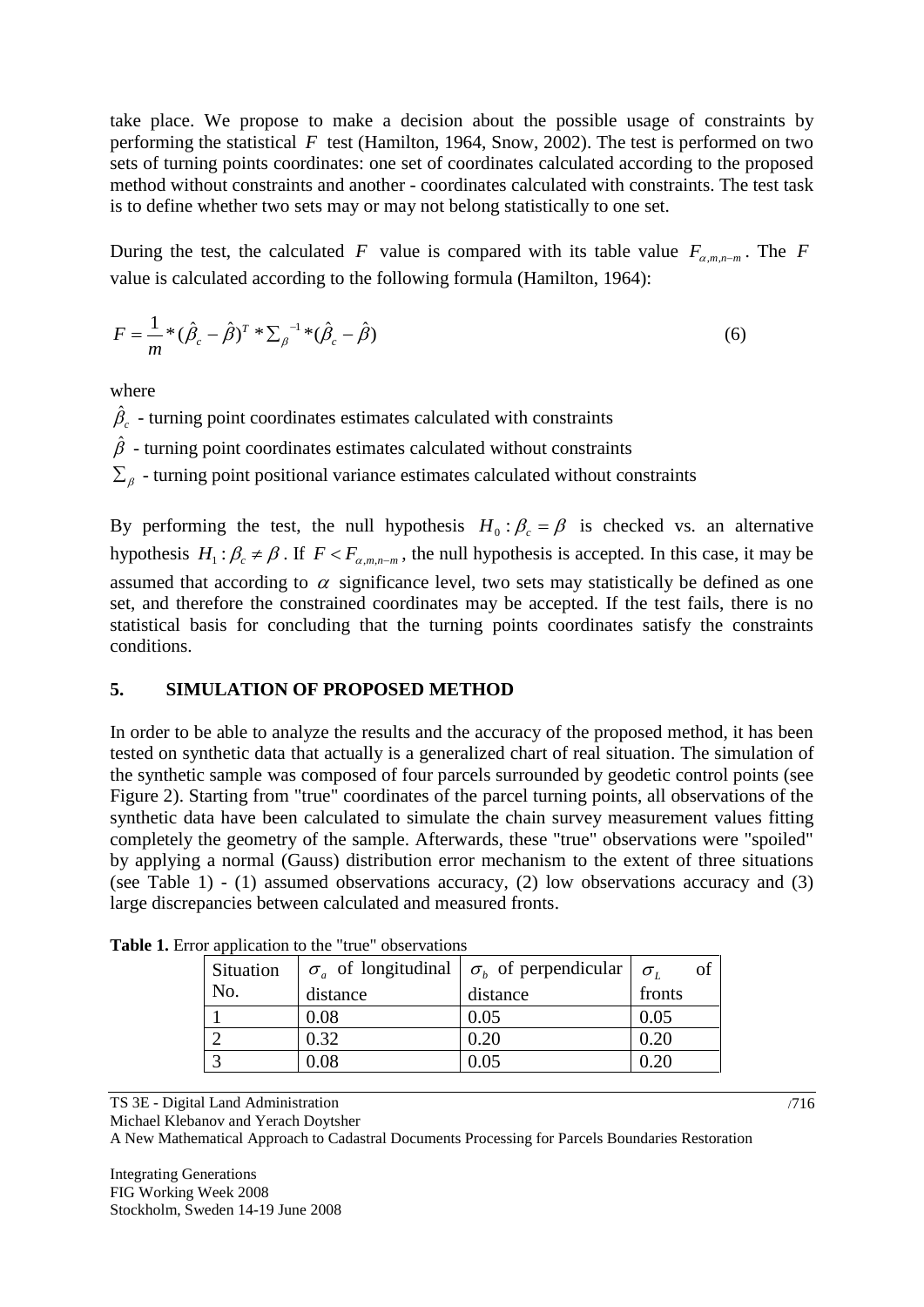

<span id="page-7-0"></span>Figure 2. Simulation of proposed method:  $1-4$  – control points,  $10-21$  – surveyed parcels turning points

These simulated observations have been processed according to the existing and proposed methods. First, the preliminary processing was carried out according to the common existing method (see chapter [2\)](#page-2-1). Then, the proposed adjustment method was applied in the following order:

- Observation adjustment without constraints (see chapter [3\)](#page-4-0)
- Stochastic constraints application (see chapter [4\)](#page-4-1)
- Fixed constraints application (see chapter [4\)](#page-4-1)
- The following constraints have been imposed:
- points No. 10-13 are collinear (straight line constraint) (see chapter [4.1.1\)](#page-5-0);
- lines 10-18 & 20-21 are parallel (parallel roadsides) (see chapter [4.1.2\)](#page-5-1);

The iterative adjustment process was stopped when the incremental coordinates changes converged to zero over two consecutive iterations. Based on the obtained results, error ellipses (Table 2), coordinate differences (Table 3) and observations residuals (Table 4) were computed and compared to the results computed according to the common existing method.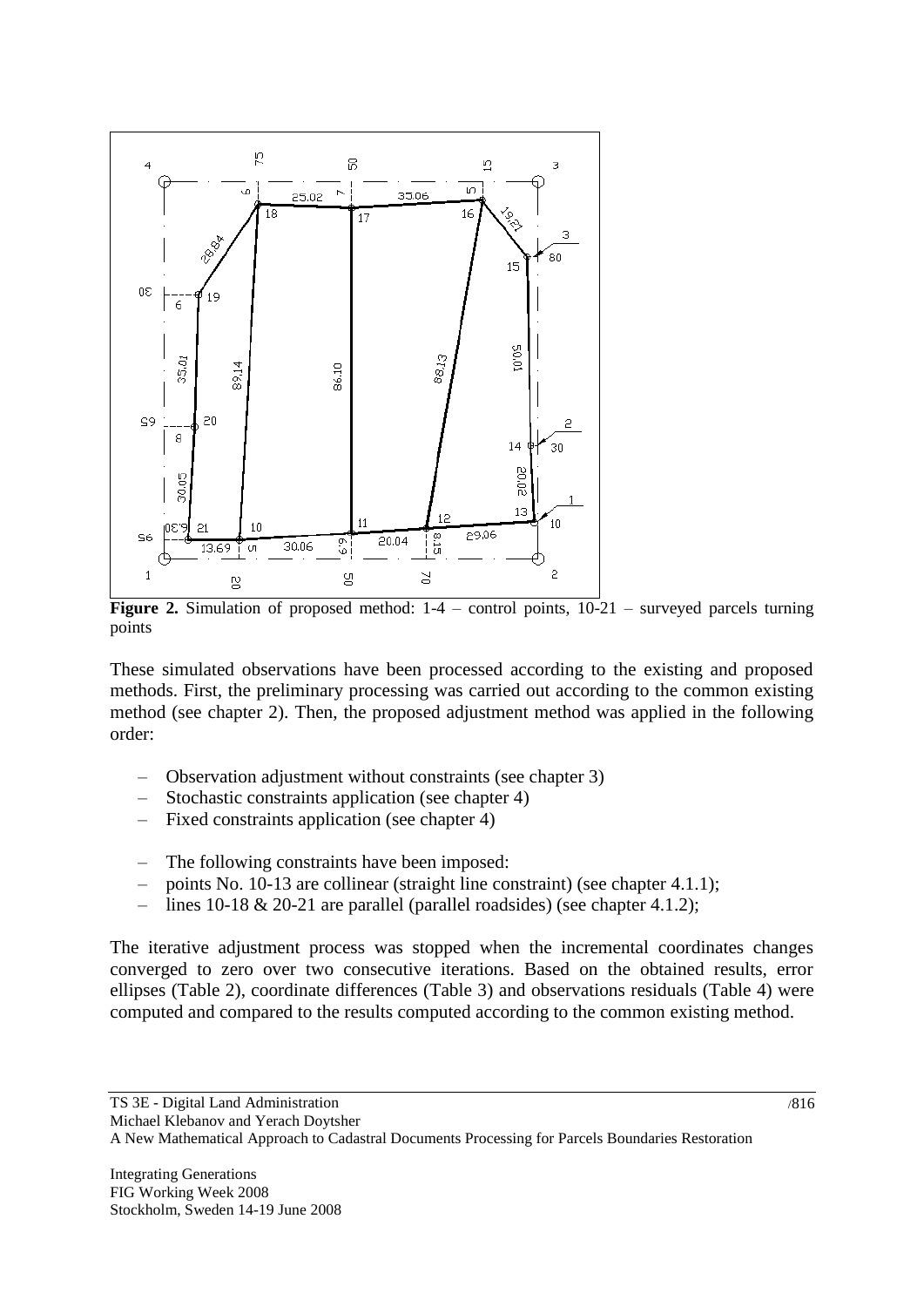| Situation<br>No. | Existing method |       | Proposed method<br>without constraints |       | Proposed method<br>with stochastic<br>constraints |       | Proposed method<br>with fixed<br>constraints |       |
|------------------|-----------------|-------|----------------------------------------|-------|---------------------------------------------------|-------|----------------------------------------------|-------|
|                  | major           | minor | major                                  | minor | major                                             | minor | major                                        | minor |
|                  | 0.08            | 0.05  | 0.04                                   | 0.03  | 0.04                                              | 0.03  | 0.04                                         | 0.03  |
|                  | 0.32            | 0.20  | 0.14                                   | 0.12  | 0.13                                              | 0.04  | 0.19                                         | 0.08  |
|                  | 0.08            | 0.05  | 0.08                                   | 0.07  | 0.09                                              | 0.06  | 0.09                                         | 0.06  |

**Table 2.** MSE of point position error ellipses (meters) computed based on the existing processing method (Chapter [2\)](#page-2-1) and the proposed method (Chapters  $3 \& 4$ )

Table 3. MSE of differences (meters) between the adjusted points coordinates and the "true" coordinates

| Situation<br>No. | Existing method |      | Proposed method<br>without constraints |      | Proposed method<br>with stochastic<br>constraints |      | Proposed method<br>with fixed<br>constraints |      |
|------------------|-----------------|------|----------------------------------------|------|---------------------------------------------------|------|----------------------------------------------|------|
|                  | dY              | dX   | dY                                     | dХ   | dY                                                | dX   | dY                                           | dX   |
|                  | 0.08            | 0.08 | 0.05                                   | 0.06 | 0.05                                              | 0.06 | 0.05                                         | 0.05 |
|                  | 0.20            | 0.29 | 0.12                                   | 0.20 | 0.14                                              | 0.22 | 0.13                                         | 0.21 |
|                  | 0.08            | 0.08 | 0.10                                   | 0.08 | 0.10                                              | 0.07 | 0.10                                         | 0.07 |

**Table 4.** Observations mean residuals (meters**)**

| Situation<br>No. | Existing method | Proposed method<br>without constraints | Proposed method<br>with stochastic<br>constraints | Proposed method<br>with fixed<br>constraints |  |
|------------------|-----------------|----------------------------------------|---------------------------------------------------|----------------------------------------------|--|
|                  | 0.09            | 0.03                                   | 0.03                                              | 0.04                                         |  |
|                  | 0.33            | 0.13                                   | 0.14                                              | 0.14                                         |  |
|                  | 0.17            | 0.07                                   | 0.07                                              | 0.08                                         |  |

See the graphical presentation of the obtained results in following charts (situation No. 1 – blue, situation No.  $2 - red$ , situation No.  $3 - yellow$ :



**Chart 1.** Point position error ellipses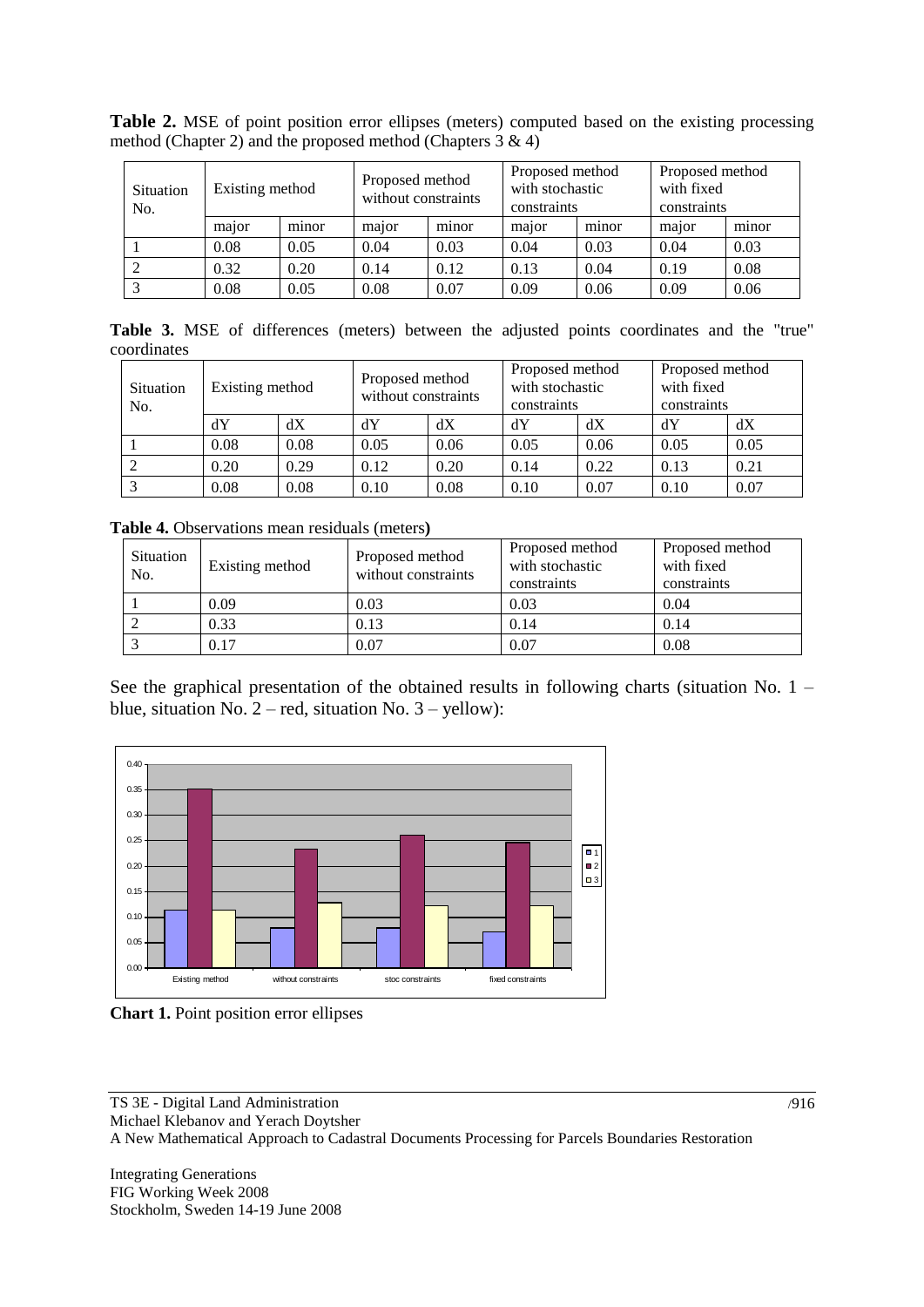

**Chart 2.** Differences between the adjusted points coordinates and the "true" coordinates



**Chart 3.** Observations mean residuals

As can be observed, the implementation of the proposed method in situations (1) and (2) enabled us to (i) reduce the positional error of the turning points (Table 2, Chart 1); (ii) obtain turning points coordinates closer to the "true" coordinates (Table 3, Chart 2); and, (iii) in all situations - considerably reduce the observations residuals (Table 4, Chart 3) in comparison to the existing method. Despite the fact that large discrepancies in situation (3) slightly increased the positional errors and coordinate differences, it was still compensated by gaining reduced observations residuals. These reduced residuals are the main purpose of our method – keeping the processed observations maximally close to their values having juridical validity. Obviously, the obtained results might have been even better, had the real observation accuracies been known.

An additional test has been carried out regarding the F-test implementation to the geometrical constraints identification (see chapter [4.2\)](#page-5-2). The additional constraint, not existing in the original "ideal" situation, has been imposed on synthetic data - lines 10-18 & 20-19 are parallel (parallel roadsides). The previously processed results (without additional constraint) and the new ones (with additional constraint) have been tested by F-test (see [Table 5\)](#page-10-0).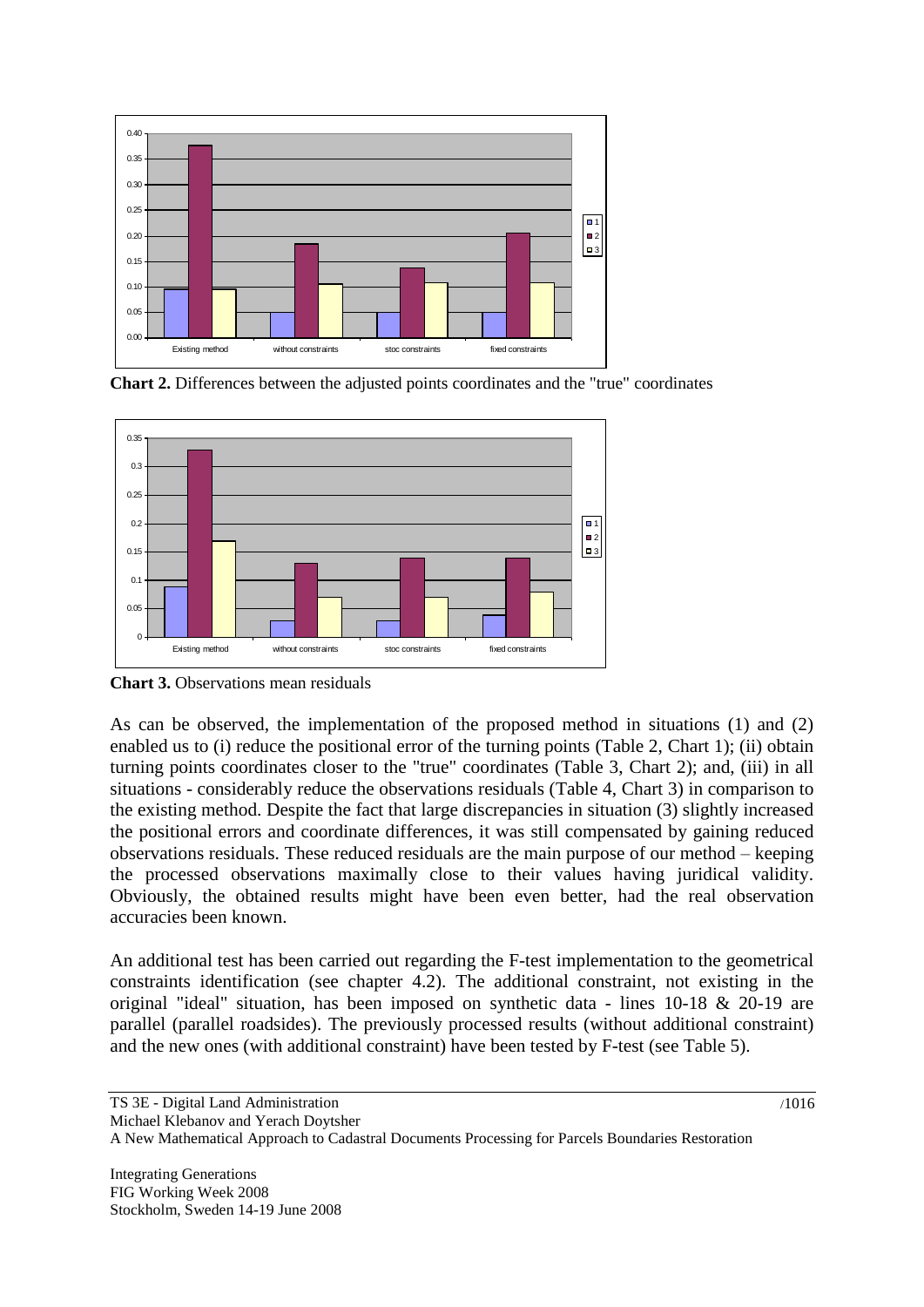| Calculated $F_{calc}$                 | Proposed method   Proposed method   $\text{Tabular}$<br>with stochastic<br>constraints | with fixed<br>constraints | 0.05, 24.15 | Test     |  |  |  |
|---------------------------------------|----------------------------------------------------------------------------------------|---------------------------|-------------|----------|--|--|--|
| Without additional constraint 1 0.425 |                                                                                        | 0.655                     | 2.288       | Accepted |  |  |  |
| With additional constraint            | 8.637                                                                                  | 19.602                    | 2.288       | Denied   |  |  |  |

<span id="page-10-0"></span>**Table 5. F**-test of geometrical constraint identification

As can be observed, if the imposed constraint exists in the original situation, the test indicates its acceptance as a part of the processing. If not, the constraint is denied.

### **6. CONCLUSION AND FUTURE WORK**

Applying the proposed approach to original cadastral documents processing enabled us (i) to coordinate optimally between different kinds of cadastral information, (ii) to keep ground observations, which have juridical validity, maximally close to their adjusted values, and (iii) to increase position accuracy of parcels boundary turning points compared with the existing method. Furthermore, it has been shown that by imposing constraints on turning point positions during the adjustment process enabled us to force parcels to retain their original geometrical form, compared with the results of the existing method. In addition, applying the proposed approach ensures obtaining parcels turning points positions that are much closer to their "true" position than to those achieved by applying the existing method.

An additional study should be made to analyze the issue of the right (correct) weighting of original ground observations. The right weighting issue may drastically affect the optimal turning points positions and their accuracy. While applying stochastic constraints, some preliminary considerations have to be implemented regarding the correct constraints weighting and the order in which they are imposed. This topic deserves special study. Practice shows that despite implementation of an optimal computation process to separate blocks of parcels, the issue of their connection into homogeneous seamless space remains to be solved.

#### **REFERENCES**

- Anderson J.M., Mikhail E.M., 1998, "Surveying: Theory and Practice", McGraw-Hill, New York
- Cothren J., 2005, "Reliability in Constrained Gauss-Markov Models: An Analytical and Differential Approach with Applications in Photogrammetry", Report #473, Geodetic and GeoInformation Science, the Ohio State University
- Doytsher Y., Shmutter B., 1991, "Incorporating Known External Data in Information Digitized from Cadastral Maps", Proceedings of 1991'ACSM/ASPRS Convention, 61-68
- Fradkin K., Doytsher, Y., 2002, "Urban Digital Cadastre: Analytical Reconstruction of Cadastral Boundaries", Computers, Environment and Urban Systems, Vol. 26(5), pp. 447-463
- Gavish Y., Doytsher Y., 2002, "Analytical Cadastre in Israel: Restoring Land Boundaries Based On Photogrammetric Tools", Proceedings of the 22nd International Congress of Surveyors, Washington DC, USA

TS 3E - Digital Land Administration

Michael Klebanov and Yerach Doytsher

A New Mathematical Approach to Cadastral Documents Processing for Parcels Boundaries Restoration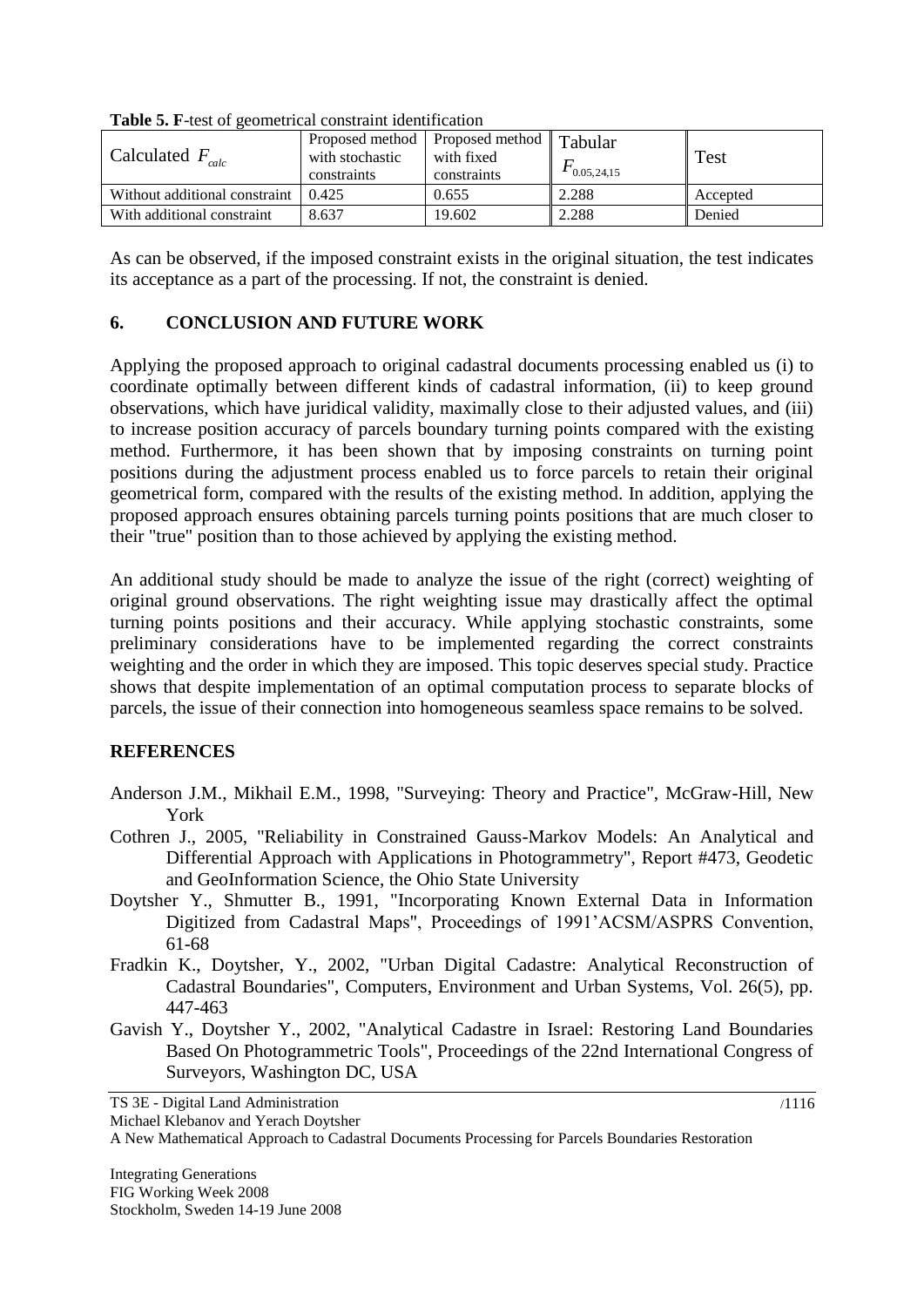Hamilton W.C., 1964, "Statistics in Physical Science: Estimation, Hypothesis Testing and Least Squares", Ronald Press, New York

- Henssen J., 1995, "Basic Principles of the Main Cadastral Systems in the World", Proceedings of FIG Commission 7, Seminar on Modern Cadastres and Cadastral Innovation, Delft, The Netherlands
- Kavanagh B.F., 2000, "Surveying: Principles and Applications", Prentice Hall, New Jersey, (5th Edition)
- Koch K.R, 1999, "Parameter Estimation and Hypothesis Testing in Linear Models", Springer-Verlag, Berlin/Heidelberg/New York
- Mikhail E.M., Ackerman F., 1976, "Observations and least squares", IEP-Dun Donnelley, New York
- Morgenstern D., Prell K.M., Riemer H.G., 1989, "Digitization and Geometrical Improvement of Inhomogeneous Cadastral Maps", Survey Review, 30(234), 149-159
- Perelmuter A., Steinberg G., 1992, "LIS and Cadastre in Israel", Proceedings of the Israeli GIS/LIS'92 Conference, 73-78
- Snow K.B., 2002, "Applications of Parameter Estimation and Hypothesis Testing to GPS Network Adjustments", Report #465, Geodetic and GeoInformation Science, the Ohio State University
- Xiaohua T., Wenzhong S., Dajie L., 2005, "A Least Squares-Based Method for Adjusting the Boundaries of Area Objects", Photogrammetric Engineering & Remote Sensing, Vol. 71(2), pp. 189–195

### **APPENDIX A. APPLICATION OF LEAST SQUARES THEORY TO PROPOSED METHOD - NON-CONSTRAINED SOLUTION**

The observations Y and the unknown parameters  $\beta$  (turning points coordinates) have a functional relation that may be expressed as:

$$
Y = F(\beta)
$$

Relation (7), named also the observations equation, actually expresses in compact form formulae (1) and (3) represented in form of:  $a,b, L = F(Y_p, X_p)$ 

As an adjustment model, we use the Gauss-Markov model (Koch, 1999), which provides obtaining the best unbiased solution regarding the estimation of unknown parameters (turning points coordinates) and adjusted observations connected by the following relation:

$$
\hat{Y} = X\hat{\beta} + \hat{\varepsilon}
$$

where

*X* - Jacobian matrix of partial derivatives of relations (7)

 $\varepsilon$  - vector of observations residuals

^ - stands for Least Squares Estimator

(7)

(8)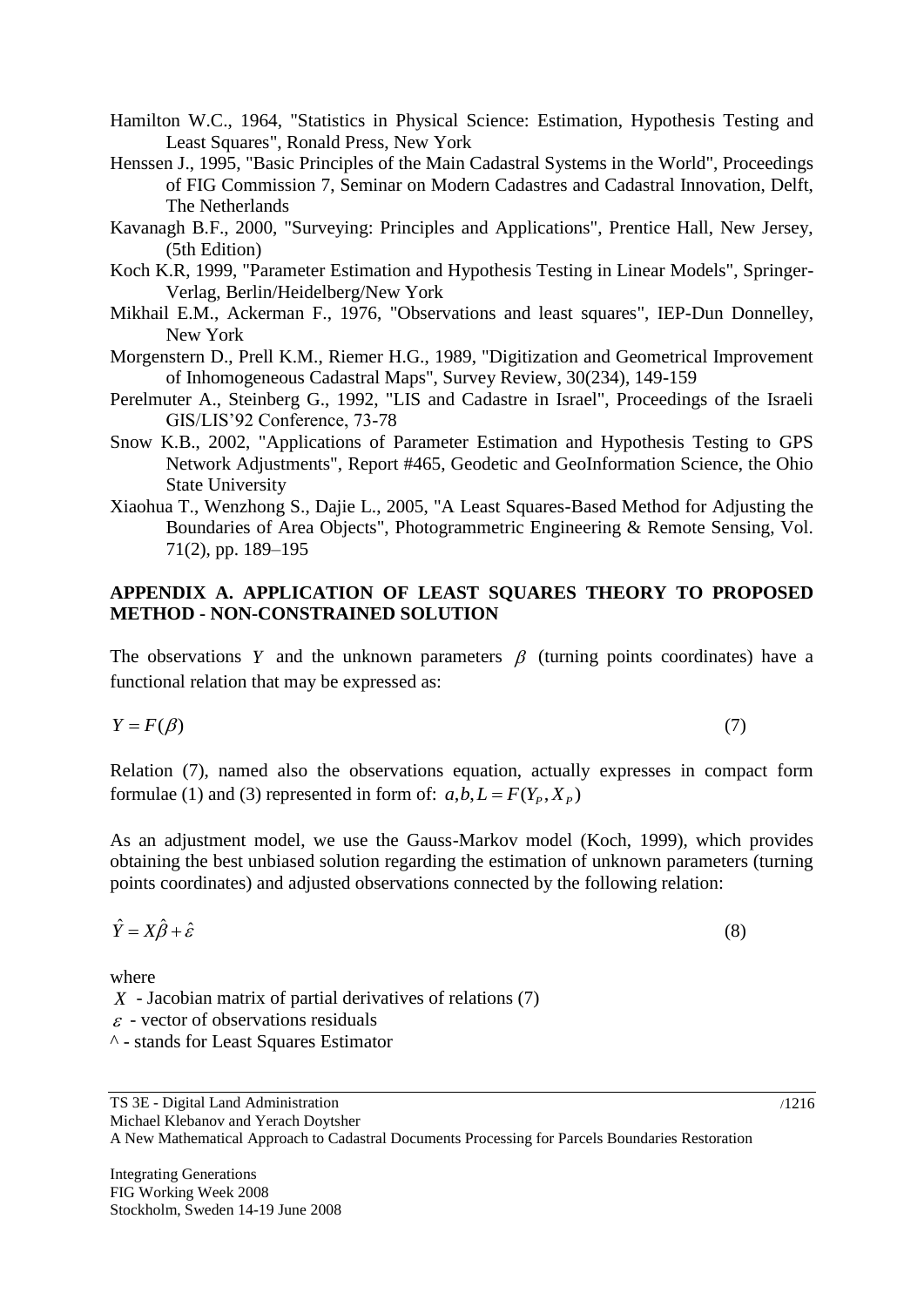From a mathematical viewpoint, the proposed method is a nonlinear adjustment process, which goes through linearization by expansion of functions (7) to Taylor series ignoring the second and higher order derivatives:

$$
Y_b = F(\beta_o) + \frac{\partial F(\beta_o)}{\partial \beta_o} * d\beta + \dots
$$
\n(9)

In the last expression, index "o" stands for approximate values of unknown coordinates and  $Y_b$  stands for the vector of actual observations performed on the ground.

Trivial operation transforms (9) to the form of the aforementioned Gauss-Markov model (8):

$$
Y_b - F(\beta_o) = \frac{\partial F(\beta_o)}{\partial \beta_o} * d\beta + \dots
$$
\n(10)

where

$$
Y_b - F(\beta_o) = \hat{Y}
$$
,  $\frac{\partial F(\beta_o)}{\partial \beta_o} = X$  and  $d\beta = \hat{\beta}$  according to the notations of (8)

The adjustment process is performed as a series of sequential iterations. The formulae (1) are providing the initial (approximate) values of parcels turning points coordinates  $\beta$ <sub>o</sub> which are close to their true values. By using the chosen adjustment model in each iteration, we obtain the least squares estimates of unknown incremental changes  $d\hat{\beta}$  of the initial values of turning points coordinates (in the first iteration) or of the corrected ones (in the following iterations) from the following expression (Koch, 1999):

$$
d\hat{\beta} = (X'PX)^{-1}X'PY
$$
\n(11)

where  $P$  stands for the observations weight matrix. Then we calculate the estimates of turning points coordinates by  $\hat{\beta}_a = \hat{\beta}_a + d\hat{\beta}$ , which become the approximate values for the next iteration or the final (adjusted) ones if the process is stopped (when  $d\hat{\beta}$  values converge to zero or fall below a predefined threshold).

Since, in our case we are dealing with redundant and uncorrelated observations, matrix *X* has a full column rank and accordingly matrix *X*'*PX* can be inverted.

As a result of high order derivatives omission in the Taylor expansion (9) and because of inevitable occurrence of random errors during performance of ground surveying, there will always exist residuals  $\varepsilon$  in the adjustment process whose estimates are calculated according to the Gauss-Markov model (8) by  $\hat{\varepsilon} = \hat{Y} - X\hat{\beta}$  or, considering convergence of  $\hat{\beta}$  to zero at the end of the adjustment process, by  $\hat{\varepsilon} = \hat{Y} = Y_b - F(\hat{\beta}_a)$ .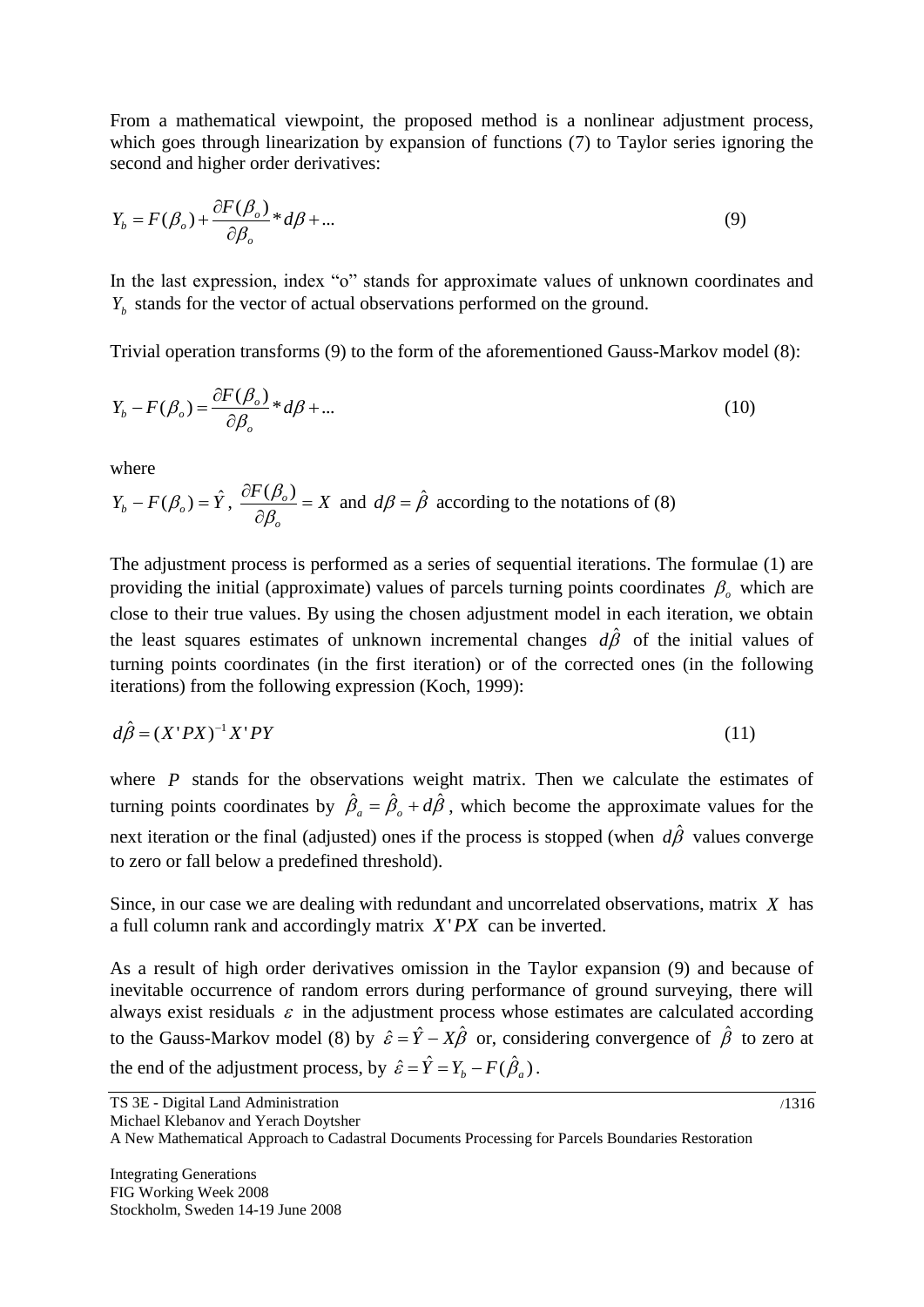The Gauss-Markov adjustment model is characterized by the minimum sum of weighted squared residuals of observations ( $\sum p_i \hat{\epsilon}_i^2$  = min ). Therefore, it enables meeting one of the essential requirements in cadastral documents processing – keeping adjusted values of observations  $F(\hat{\beta}_a)$  maximally close to their measured on the ground values  $Y_b$ .

The turning points positional accuracy estimation is calculated as  $\sum_{\beta} = \hat{\sigma}_0^2 * Q$ , where Q is a cofactor matrix  $Q = N^{-1} = (X'PX)^{-1}$  and  $\hat{\sigma}_0^2$  is a posteriori unit weight reference variance estimation calculated as *r*  $\hat{\sigma}_0^2 = \frac{\hat{\varepsilon}^T P \hat{\varepsilon}}{n}$ , where  $r = n - m$  is the system redundancy, *n* - number of observations, *m* - number of unknowns (equals the number of parcels turning points multiplied by two).

#### **APPENDIX B. APPLICATION OF LEAST SQUARES THEORY TO PROPOSED METHOD - CONSTRAINED SOLUTION**

The mathematical model of functional constraints may be expressed as (Mikhail & Ackerman, 1976):

$$
G(\beta) = 0 \tag{12}
$$

Generally, the model (12) is not linear and should be linearized according to the Taylor expansion:

$$
G(\beta_o) + \frac{\partial G(\beta_o)}{\partial \beta_o} * d\beta + \dots = 0
$$
\n(13)

As an adjustment model, we use the Gauss-Markov model with constraints (Koch, 1999):

$$
H\beta = w \tag{14}
$$

where

*H* - matrix of constraints equations coefficient terms calculated as partial derivatives of constraints functions: *o*  $H = \frac{\partial G(\beta_o)}{\partial \beta_o}$  $\beta$  $\beta$  $\partial$  $=\frac{\partial G(\beta_o)}{\partial \beta_o}$ 

*w* - vector of constraints functions values calculated as:  $w = -G(\beta_0)$ 

The model of simultaneous adjustment of redundant observations (7) and functional constraints (12) is:

TS 3E - Digital Land Administration Michael Klebanov and Yerach Doytsher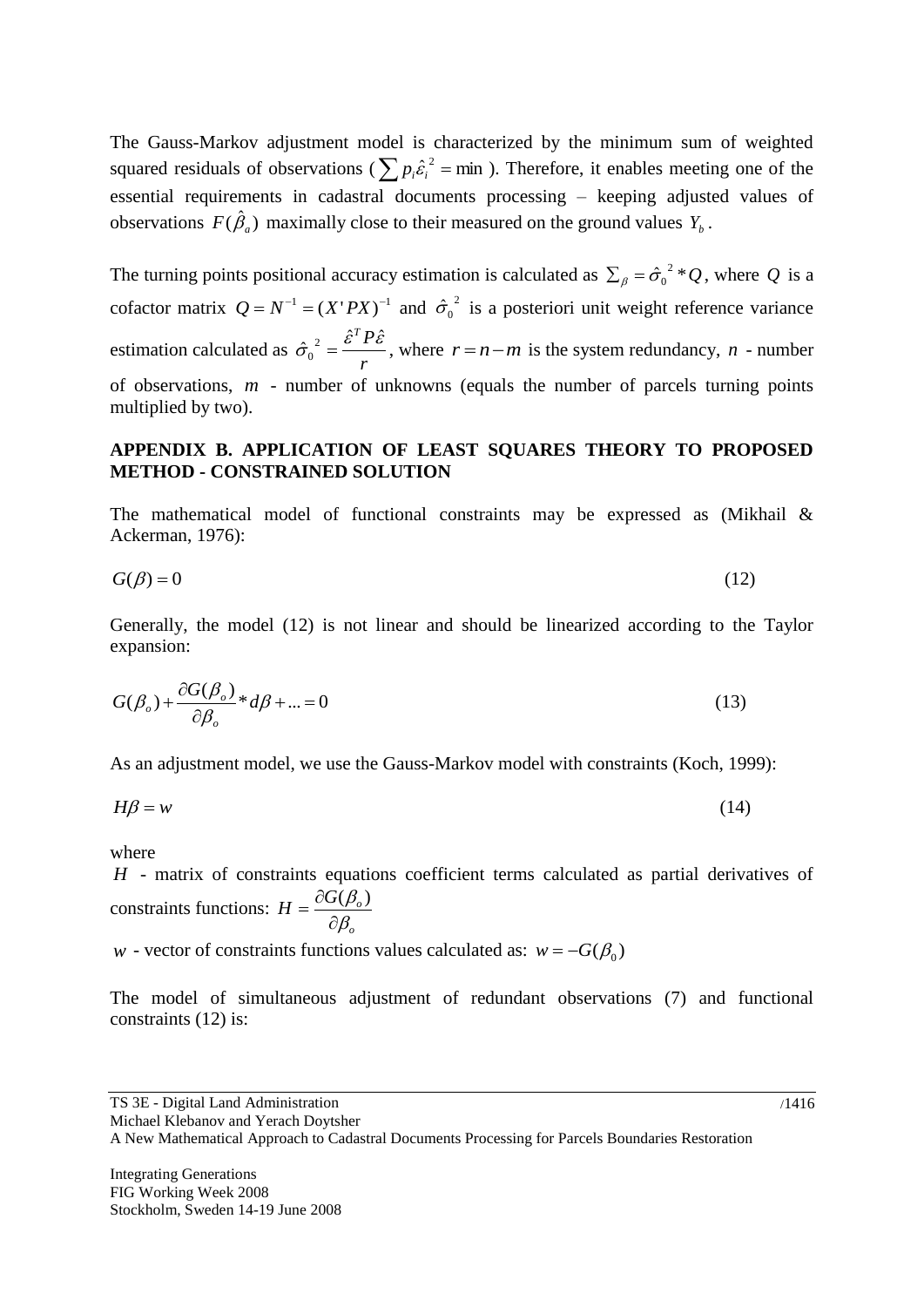$$
\begin{bmatrix} X^T P X & H^T \\ H & P_c \end{bmatrix} * \begin{bmatrix} \beta \\ k \end{bmatrix} = \begin{bmatrix} X^T P y \\ w \end{bmatrix}
$$
 (15)

where

*k* - vector of Lagrange multipliers of constraints functions

*Pc* - matrix of constraints weights

In the case of stochastic constraints (partial fit to constraints),  $P_c$  diagonal terms have finite values defined according to a predetermined relation between them. In the case of fixed constraints (complete fit to constraints), the diagonal terms have infinite values and  $P_c^{-1}$  turns to zero.